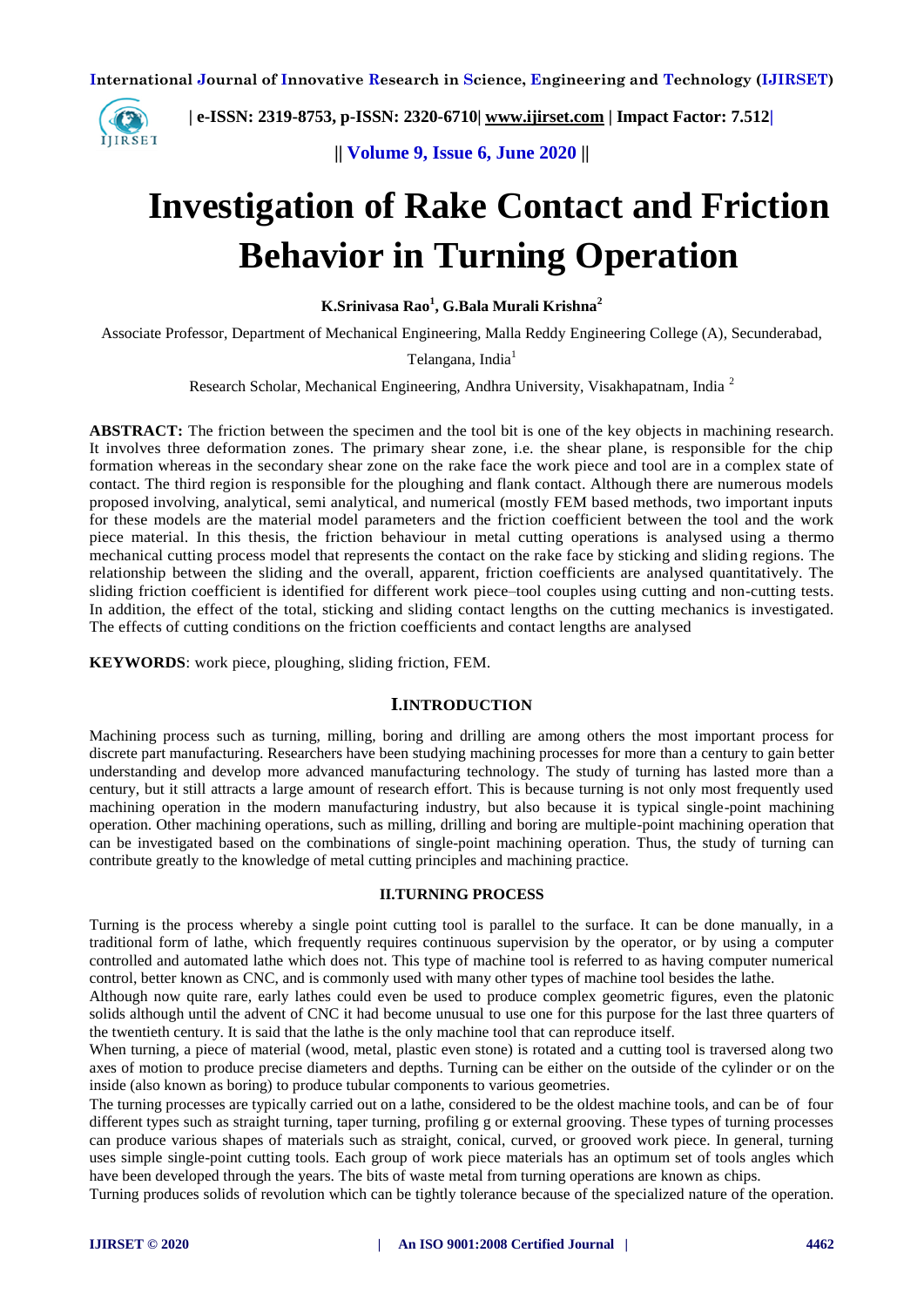

# **| e-ISSN: 2319-8753, p-ISSN: 2320-6710| [www.ijirset.com](http://www.ijirset.com/) | Impact Factor: 7.512|**

## **|| Volume 9, Issue 6, June 2020 ||**

Turning is performed on a machine called a lathe in which the tool is stationary and the part is rotated. The figure below illustrates an engine lathe. Lathes are designed solely for turning operations, so that precise control of the cutting results in tight tolerances. The work piece is mounted on the chuck, which rotates relative to the stationary tool. Turning refers to cutting as shown below:



The term "facing" is used to describe removal of material from the flat end of a cylindrical part, as shown below. Facing is often used to improve the finish of surfaces that have been parted.



#### **III.STANDARD TOOL POST TOOL**

The tool inserted in the tool holder is shown below:



#### **IV.SINGLE-POINT CUTTING TOOL VARIETY**

There are many types of cutting tools for different operations. Below is shown a few of the variety, here shown with a tool holder adapter that fits into a larger tool post fixture.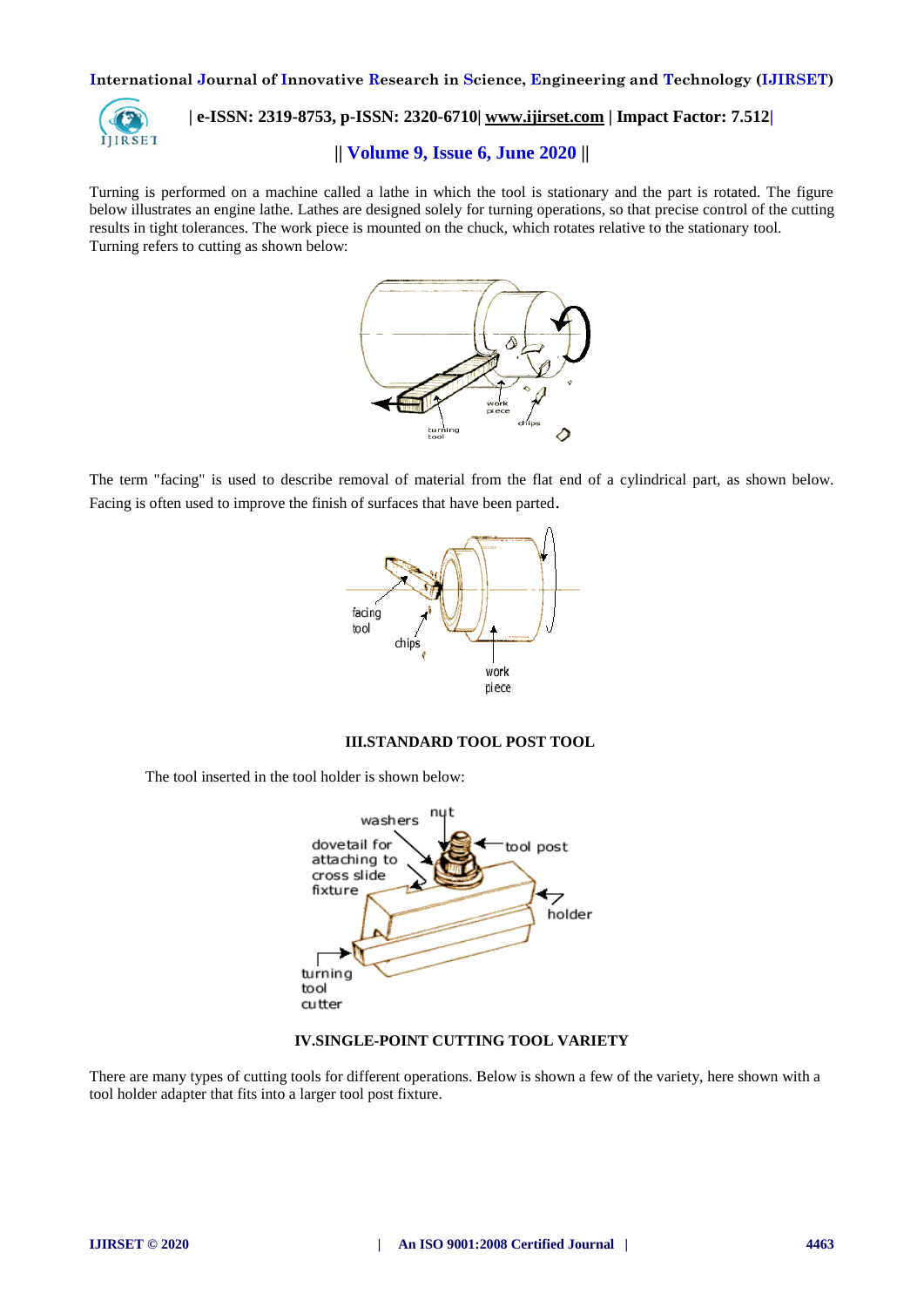

 **| e-ISSN: 2319-8753, p-ISSN: 2320-6710| [www.ijirset.com](http://www.ijirset.com/) | Impact Factor: 7.512|**

**|| Volume 9, Issue 6, June 2020 ||** 



#### **V.PARTING TOOL**

The illustration below shows how a parting tool is fixture and used. Parting is important at the end of a turning process in order to separate the part from the raw material. Parting must be carried out slowly and carefully since the tool is quite long and is prone to chattering. Parting is not very accurate, and a finishing cut must often be undertaken after parting if the parted surface is to be accurate.

## **VI.FRICTION CHARACTERISTICS AT CHIP- TOOL INTERFACE**

Friction in metal cutting is difficult to determine. The contact regions and the friction parameters between the chip and the tool are influenced by factors such as cutting speed, feed rate, rake angle, etc., mainly because of the very high normal pressure at the surface. The prevalent conditions at the tool-chip interface constrain the use of the empirical values of the coefficient of friction found from ordinary sliding test conditions.

While numerous works have been reported to quantitatively explain the variable and high values of friction at the rake face, none has provided reliable quantitative predictive models that are devoid of experimental testing. In conventional machining at low cutting speeds, the friction mechanism is mostly effective at the tool flank face. However, in high speed machining, a tremendous increase in the chip velocity, the chip-tool friction contact and the temperatures are encountered at the tool rake face. As a result, the increasing sliding velocity and frictional stress cause significant wear on the tool rake face. Therefore, the rate of the tool wear heavily depends on the frictional conditions in high speed machining.

#### **VII.METHODOLOGY**

The friction due to the contact between the work piece and the cutting tool is one of the key subjects in machining research. It is well known that cutting involves three deformation zones. The primary shear zone, i.e. the shear plane, is responsible for the chip formation whereas in the secondary shear zone on the rake face the work piece and tool are in a complex state of contact. The third region, on the other hand, is responsible for sloughing and flank contact. Numerous models have been proposed involving, analytical within and thick shear zone approaches, semi analytical, and numerical (mostly FEM based) methods. Two important inputs for these models are the material model parameters and the friction coefficient between the tool and the work piece material. These two inputs can be considered to be independent of the cutting mechanics as they are related to the mechanical and physical properties of the materials. Identification of both properties is very critical for accurate modeling of the machining processes. The focus of this paper is on the friction characteristics in metal cutting operations. Being a common topic in mechanics, friction has been extensively studied in basic sciences. However, machining researchers have also paid special attention to friction due to its importance in cutting processes. The early studies on the subject concluded that there is a direct relationship between the shear angle and the friction. Using minimum energy principle for the continuous type chips, Merchant concluded a relationship between the shear angle and the rake face friction. Oxley, on the other hand, included the strain hardening effect in the slip-line model. As another approach, the semi-analytical method known as the mechanics of cutting relates the apparent friction coefficient to the rake angle, feed rate and the cutting speed, and uses them in force predictions. However, this approach may take longer testing time since high number of tests must be carried out depending on the ranges. Similar mechanistic models do not provide much insight about the friction behavior of the workpiece and tool couples. In FEM modeling the researchers mostly focused on the material behavior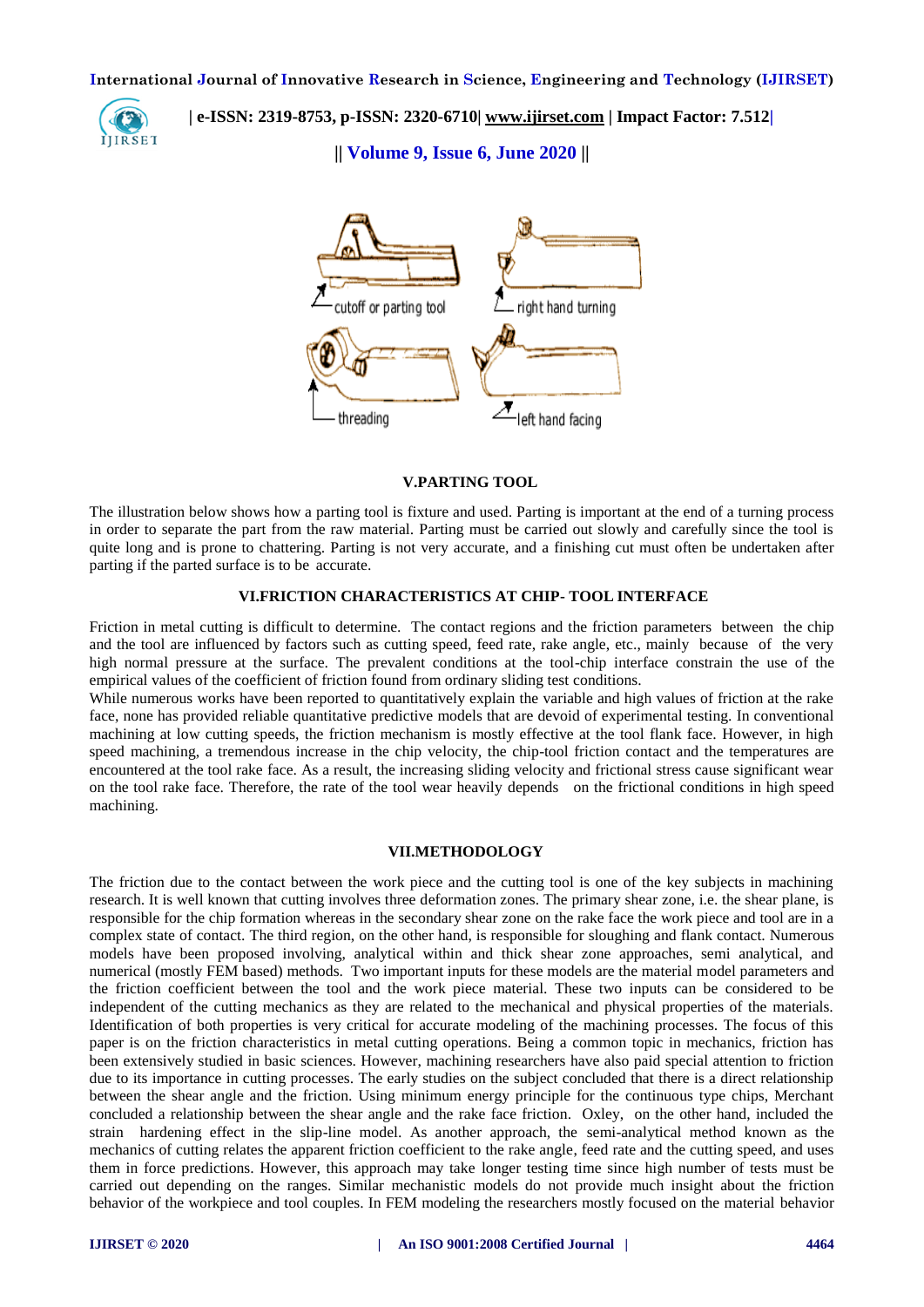

## **| e-ISSN: 2319-8753, p-ISSN: 2320-6710| [www.ijirset.com](http://www.ijirset.com/) | Impact Factor: 7.512|**

## **|| Volume 9, Issue 6, June 2020 ||**

and chip formation and lacks the importance of the friction conditions on the rake face. Lee and Shaffer obtained a similar relationship by applying slip-line field theory to the orthogonal cutting. The solutions presented in these studies have assumptions which do not accurately represent the friction behavior of the process. Based on the experimental observations, however, it has been well accepted that the overall (apparent) friction coefficient on the rake face decreases with the increasing rake angle. On the other hand, the effects of other parameters such as cutting speed or feed rate were not known that well. Eventually, Zorev approached the problem by observing the normal pressure and shear stress distributions on the rake face, and proposed distribution forms for them. Basically, Zorev proposed that the material exiting the primary shear zone reaches the rake face with such a high normal pressure that there is a sticking contact zone close to the tool tip. Due to the drop in the normal pressure, the contact state changes to the sliding (Coulomb) friction away from the tool tip on the rake face. This behavior is also verified by numerous researches in later studies mostly by split-tool experiments measuring the normal pressure and shear stress distributions on the rake face.

In a later study, Fang concludes that the tool–chip friction decreases with increasing absolute value of negative rake angle and with increasing cutting speed, by applying slip-line field analysis. Friction between two contacting bodies has several depen- dencies such as the material pair, temperature, pressure, and speed depending on the application ranges. For instance, in a recent study, Philippon et al. conducted several experiments in an original test setup in order to investigate the sliding friction behavior at high sliding velocities, and concluded that the sliding coefficient of friction strongly depends on the speed and the pressure. In a different study Moufki et al. proposed an orthogonal cutting model which relates the sliding friction coefficient to the mean temperature on the rake face. A recent study proposed an analytical orthogonal cutting model, which considers the sticking and sliding friction regions on the rake face and uses Johnson-Cook (JC) constitutive model. The JC constitutive relation is relatively simple, one dimensional model that accounts for the effects of strain, strain rate, and thermal softening on flow stress utilizing von Mises yield criterion. It describes the material hardening behavior based on the well-known power-law function. Also, this empirical relation is relatively simple to calibrate for a given material. It is relatively easy to implement into computer codes, inexpensive to use, and produces reasonably accurate predictions for a range of materials if the loading conditions do not exceed those used during the parameter identification tests. In the model, the sliding friction coefficient is related to the friction speed, and calibrated using a small number of orthogonal cutting tests, where the JC parameters are also calibrated for the given cutting speed range. The proposed model has both calibration and prediction capabilities. Accurate representation of contact behavior on the rake face is critical for the thorough understanding and modeling of the metal cutting operations. In this regard, quantitative analysis of the friction behavior in metal cutting is important for better understanding of the nature of the process.

The identification of the sliding friction coefficient between the work piece–tool couple and the relation of the sliding friction coefficient to the apparent one is critical for process modeling. The contact lengths which are basically the physical representations of the friction behavior on the rake face, must also be modeled and analyzed. Based on these, the objective of this study is to further investigate the friction behavior in metal cutting opera- tions. The focus of the study in this paper is on the mechanical behavior rather than micro-structural investigation. For this purpose, the rake contact model presented in is used throughout this paper.

#### **VIII.THERMO MECHANICAL DUAL-ZONE MODEL**

The cutting model which is used in this study is briefly presented. In this model, the contact between the chip and the tool on the rake face is represented by a dual-zone approach. Basically, the contact is divided in to the sticking and a sliding friction region, which was originally proposed by Zorev (see Fig). In the first region, the contact condition is plastic due to the high normal pressure exerted on the tool, whereas in this cond region the contact is elastic which can be represented by the sliding friction. There are two different friction coefficients that are defined on the rake contact. The apparent friction coefficient ma is due to the total cutting forces acting on the rake face. The sliding friction coefficient m, on the other hand, is only due to the forces acting on the sliding region on the rake face. The normal pressure distribution on the rake face is needed for the formulation of forces. The following distribution is selected as it is used and verified by several studies

$$
P(x) = P_0 \left( 1 - \frac{x}{\ell_c} \right)^{\zeta}
$$

where  $\ell_{\text{c}}$  is the total contact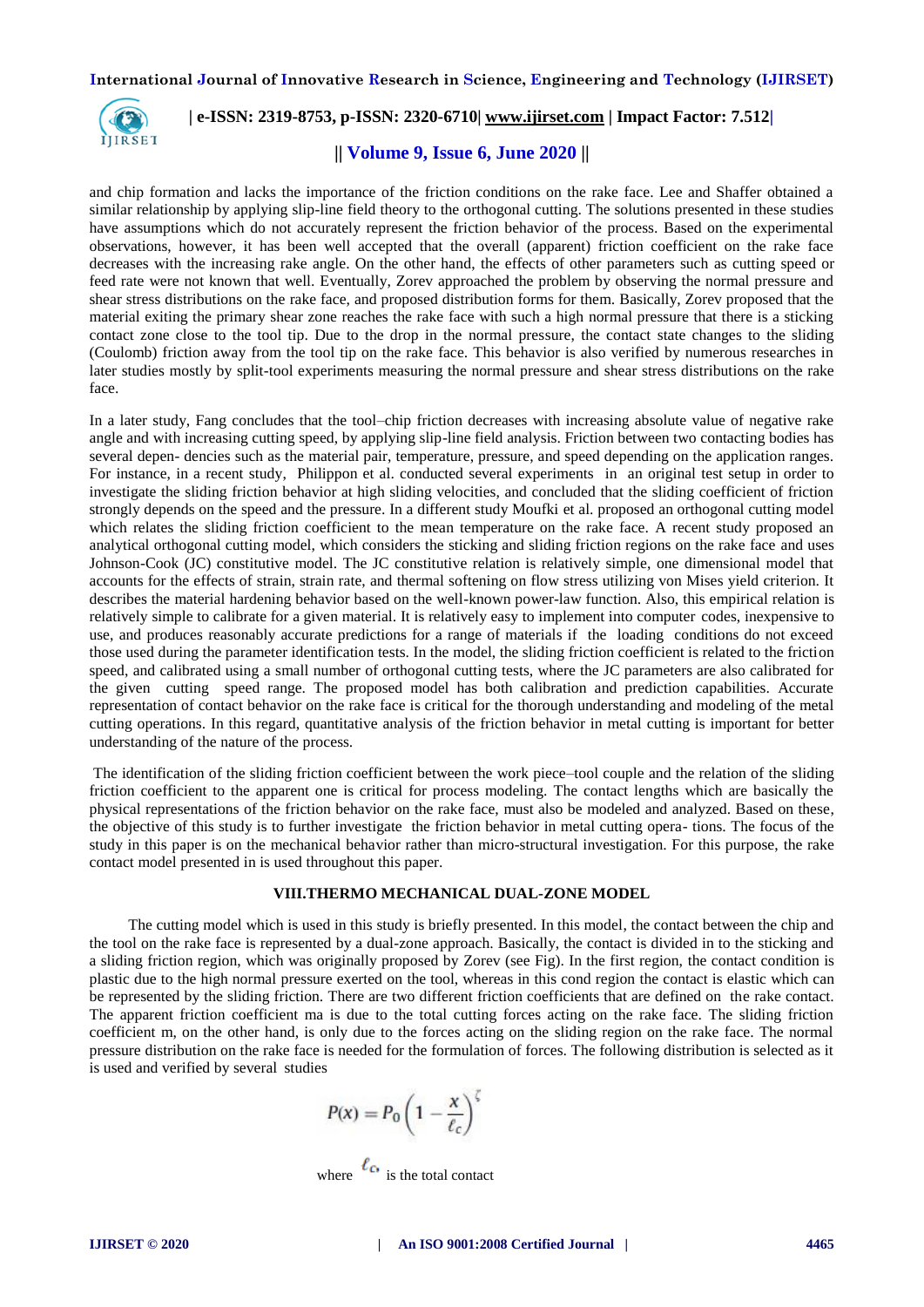

# **| e-ISSN: 2319-8753, p-ISSN: 2320-6710| [www.ijirset.com](http://www.ijirset.com/) | Impact Factor: 7.512|**

#### **|| Volume 9, Issue 6, June 2020 ||**

Where x the distance on the rake face from the tool tip, and  $\zeta$  an exponential constant which represents the distribution of the pressure, and is selected as 3 in the current study based on the analysis of the split-tool test results. that the shear stress on the rake face is equal to the shear yield stress of the material along the sticking region with length In addition, the shear stress in the sliding region is equal to the product of the sliding friction coefficient and the normal stress(P), according to the Coulomb friction law. Therefore, the mathematical representation of the shear stress distribution on the rake face can be defined as follows:

$$
\tau = \begin{cases} \tau_1 & x \le \ell_p \\ \mu P & \ell_p \le x \le \ell_c \end{cases}
$$

The three important outputs of the model is the total contact length, the sticking length, and the relationship between the sliding and sticking friction coefficients

$$
\ell_c = f \frac{\zeta + 2 \sin(\phi_n + \lambda_a - \alpha_n)}{2 \sin \phi_n \cos \lambda_a \cos \eta_c}
$$
  
\n
$$
\ell_p = \ell_c \left( 1 - \left( \frac{\tau_1}{p_{0\mu}} \right)^{\frac{1}{\zeta}} \right)
$$
  
\n
$$
\mu_a = \tan(\lambda_a) = \frac{\tau_1}{p_0} \left( 1 + \varsigma \left( 1 - \left( \frac{\tau_1}{p_{0\mu}} \right)^{1/\varsigma} \right) \right)
$$
  
\nwhere  
\n
$$
\frac{\tau_1}{p_0} = \frac{\ell_c}{f(\zeta + 1)} \frac{\sin \phi_n \cos \eta_c \cos(\phi_n + \lambda_a - \alpha_n)}{\cos \eta_s \cos \lambda_a}
$$

In the above equations, f is the uncut chip thickness,  $\phi_n$  the normal shear angle, the inclination angle,  $\eta_s$  the chip flow angle, The proposed contact model can be used with any primary shear zone model provided that the shear stress at the exit of the shear zone is calculated accurately. For the analysis and predictions conducted in this study, the thermo mechanical primary shear zone model proposed by is used. The main assumption in modelling the primary shear zone is that the shear plane has a constant thickness, and that no plastic deformation occurs before and after the shear plane up to the sticking region on the rake face. In addition, it is assumed that the material behaviour can be represented by the JC constitutive model. The material entering the primary shear zone sustains an initial shear stress value, and by the exit of the primary shear zone the shear stress evolves to  $\tau_1$  which is different from the initial value when inertia effects are important. Assuming a constant thickness of the shear zone and a uniform pressure distribution, the stress at the entrance of the shear band can be calculated iteratively. From the equations of motion for a steady state solution and a continuous type chip, the shear stress at the exit of the shear plane  $\tau_1$  can be calculated and used in the rake contact analysis as presented above. Other outputs of the model are the cutting forces, the shear stress, the normal pressure distribution on the rake face, and the shear angle.

#### **IX.IDENTIFICATION OF SLIDING FRICTION COEFFICIENT**

In the foregoing analysis, there are two important inputs for the model: the material model parameters and the friction coefficient. Although the main focus of this study is on the friction behavior, choosing the correct material model parameters is another subject. However, it can be briefly stated that the dual-zone model can also be used to calibrate the material model coefficients. As for the friction, it should be noted that two friction coefficients are defined: the apparent and the sliding. If one of them is known the other can be calculated by using Eq. The dual-zone model can be used to calibrate these two inputs as well. The orthogonal tube cutting tests are used for calibration purposes as discussed in the following section. In addition, non-cutting friction tests were also conducted to compare with the sliding friction coefficients identified from the cutting tests, which is also discussed in the next section.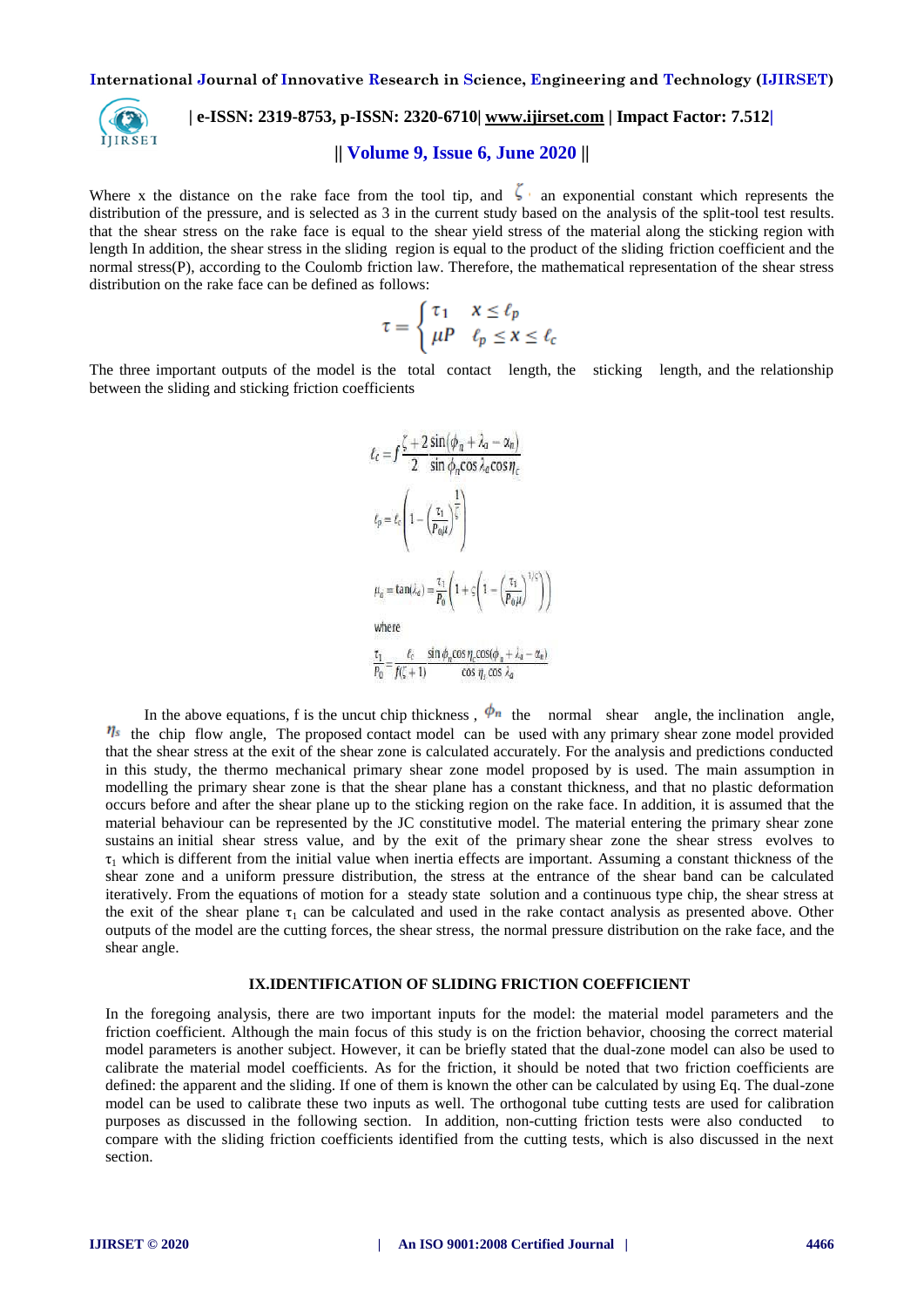

## **| e-ISSN: 2319-8753, p-ISSN: 2320-6710| [www.ijirset.com](http://www.ijirset.com/) | Impact Factor: 7.512|**

### **|| Volume 9, Issue 6, June 2020 ||**

#### **X.IDENTIFICATION OF FRICTION FROM ORTHOGONAL CUTTING TESTS**

The proposed dual-zone model can be used to calculate the sliding friction coefficient between the tool and the work piece material if the apparent friction coefficient is provided together with the cutting parameters and the material model coefficients. The calibration of the sliding friction coefficient between the tool and the work piece material is done by orthogonal tube cutting tests. The tests are conducted on a lathe, where the orthogonal cutting conditions are satisfied by selecting inserts without inclination angles. Work piece geometry is a tube in order to avoid the nose radius contact with the material. The test setup also involves a table type dynamometer and a DAQ system in order to collect the cutting force data. After each experiment the cut chip thickness is measured to identify the shear angle. The tests were conducted at different cutting speeds and feed rates. By the mechanics of cutting approach the apparent friction coefficient on the rake face between the tool and the work piece is calculated as follows:

$$
\mu_a = \tan(\alpha_n + \tan^{-1}(F_f/F_t))
$$

Where  $F_f$  and  $F_t$  are the measured feed and tangential(cutting) forces, respectively. The sliding friction coefficient µ is calculated by the above equation and a function relates to the chip velocity on the sliding region is obtained by data fitting techniques. The chip velocity along the sliding contact length is assumed to be uniform and is calculated as

$$
V_{chip} = V \frac{\sin \phi}{\cos(\phi - \alpha)}
$$

Where V is the cutting speed. Although the relationship between the apparent and the sliding friction coefficients is given by Eq,

The following mathematical representations for the friction coefficients can be deduced:

$$
\mu = A/(A + B)
$$
  

$$
\mu_a = (A + C)/(A + B + C + D)
$$

Where A, B, C, and D are the areas under the curves. Since the area difference between the normal and shear stress under the sticking region is higher than the one in the sliding region, the value of  $\mu_0$  must always be smaller than µ. This situation is always true for cases where the sliding friction is smaller than1.

#### **XI.IDENTIFICATION OF FRICTION FROM NON- CUTTING TESTS**

In order to obtain the sliding coefficient of friction between the work piece and the cutting tool materials independently from the cutting tests and the model, a non- cutting friction test setup is prepared.This modified pinon- disc setup is built on a manual lathe, and involves a dynamometer in order to measure the normal and the frictional forces, and a DAQ setup in order to collect the data. The contact between the tool and work piece is realized by moving the tool with a fine slider in order to make the initial contact smoother. The sliding friction speed is controlled by the rotational speed of the work material and the radial position of the carbide rod with respect to the center of rotation.

The sliding coefficient of friction is calculated using the mean values of the friction ( $F_{friction}$ ) and normal (Fnormal) forces

Ш

 $=$  Ffriction/Fnormal

Note again that the non-cutting friction tests are performed in order to compare the results with the identified friction coefficients from the cutting model, and they are not needed in regular identification procedure.



The non-cutting friction test setup.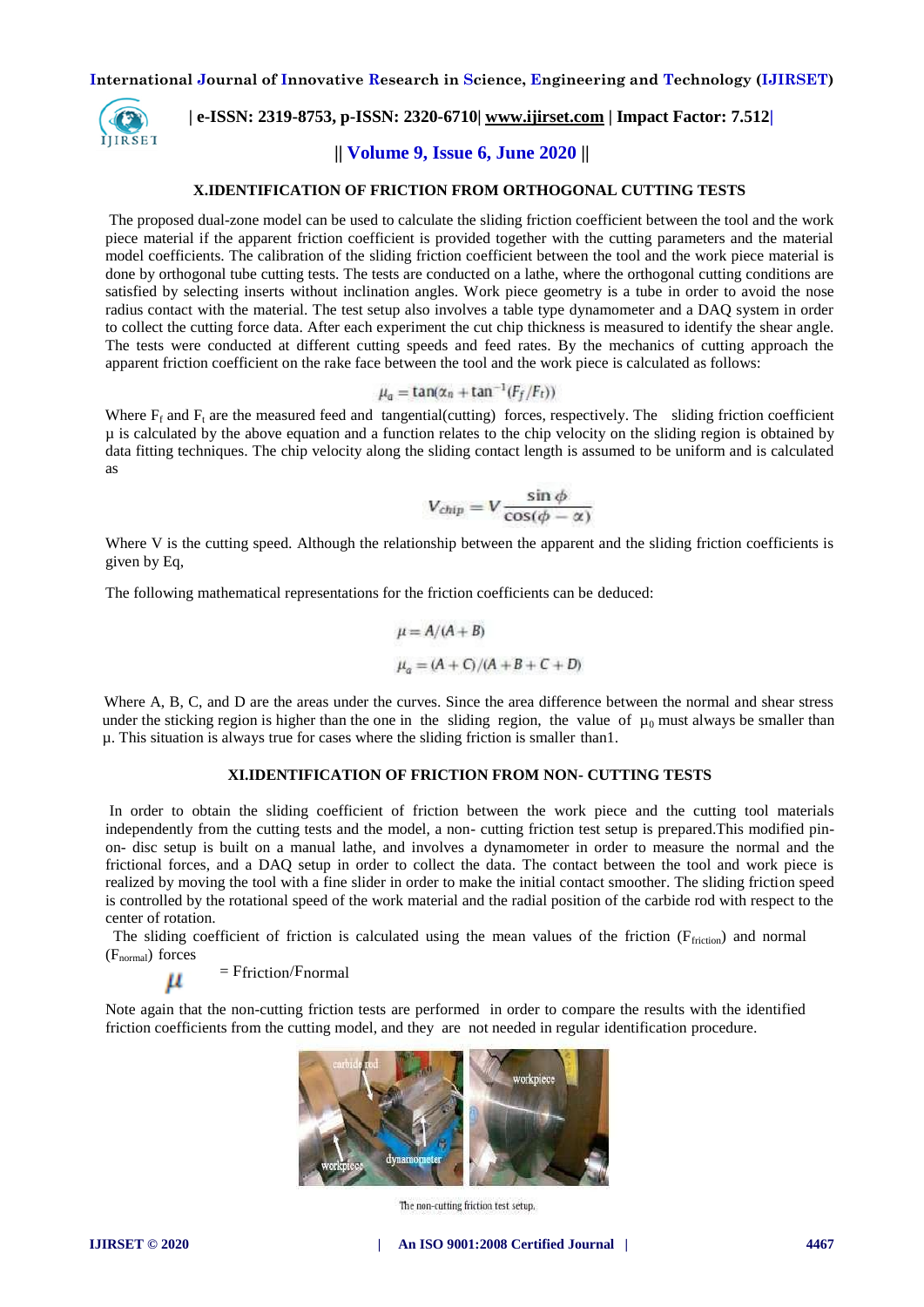

 **| e-ISSN: 2319-8753, p-ISSN: 2320-6710| [www.ijirset.com](http://www.ijirset.com/) | Impact Factor: 7.512|**

**|| Volume 9, Issue 6, June 2020 ||** 

## **XII.EXPERIMENTAL PHOTOS**





## **XIII.RESULT ANALYSIS**

The experimental results and the analysis of the friction behavior for work piece material Mild Steel and cutting tool materials Uncoated Carbide and Coated Carbide are presented.

**CUTTING TOOL MATERIALS –** Uncoated Carbide and Coated Carbide **WORK PIECE MATERIAL –** Mild Steel **FEED –** 0.16 mm/rev **CUTTING SPEED –** 300m/min **DEPTH OF CUT –** 2mm

| <b>SPEE D</b> | <b>CHIP</b>    | <b>RAKE</b> | <b>ANGLE OF</b>  | WIDT       | <b>CHIP</b>     |
|---------------|----------------|-------------|------------------|------------|-----------------|
| (rpm)         | THICKNE        | ANGL        | <b>INCLINATI</b> | H OF       | <b>FLOW</b>     |
|               | $SS$ (mm)      | $E$ (deg)   | $ON$ (deg)       | <b>CUT</b> | <b>ANGL</b>     |
|               |                |             |                  | (mm)       | $E$ (deg)       |
| 500           | 1              | 6           | 90               | 100        | 45              |
| 1000          | 1.5            | 7           | 90               | 95         | 45              |
| 1260          | $\mathfrak{D}$ | 8           | 90               | 90         | 45              |
| <b>SPEE D</b> | <b>CHIP</b>    | <b>RAKE</b> | <b>ANGLE OF</b>  | WIDT       | <b>CHIP</b>     |
| (rpm)         | THICKNE        | ANGL        | <b>INCLINATI</b> | H OF       | <b>FLOW</b>     |
|               | $SS \, (mm)$   | $E$ (deg)   | $ON$ (deg)       | <b>CUT</b> | ANGL            |
|               |                |             |                  |            |                 |
|               |                |             |                  |            |                 |
|               | 1              |             |                  | (mm)       | $E$ (deg)       |
| 500<br>1000   | 1.5            | 6           | 80<br>80         | 85<br>80   | 40<br>40        |
| 1260          | っ              | 8           | 80               | 75         | 40              |
| <b>SPEE D</b> | <b>CHIP</b>    | <b>RAKE</b> | <b>ANGLE OF</b>  | WIDT       | <b>CHIP</b>     |
| (rpm)         | <b>THICKNE</b> | ANGL        | <b>INCLINATI</b> | H OF       | <b>FLOW</b>     |
|               | $SS$ (mm)      | $E$ (deg)   | $ON$ (deg)       | <b>CUT</b> | ANGL            |
|               |                |             |                  | (mm)       |                 |
| 500           |                | 6           | 70               | 70         | $E$ (deg)<br>35 |
| 1000          | 1.5            | 7           | 70               | 65         | 35              |

## **EN8 – CARBIDE TOOL BIT**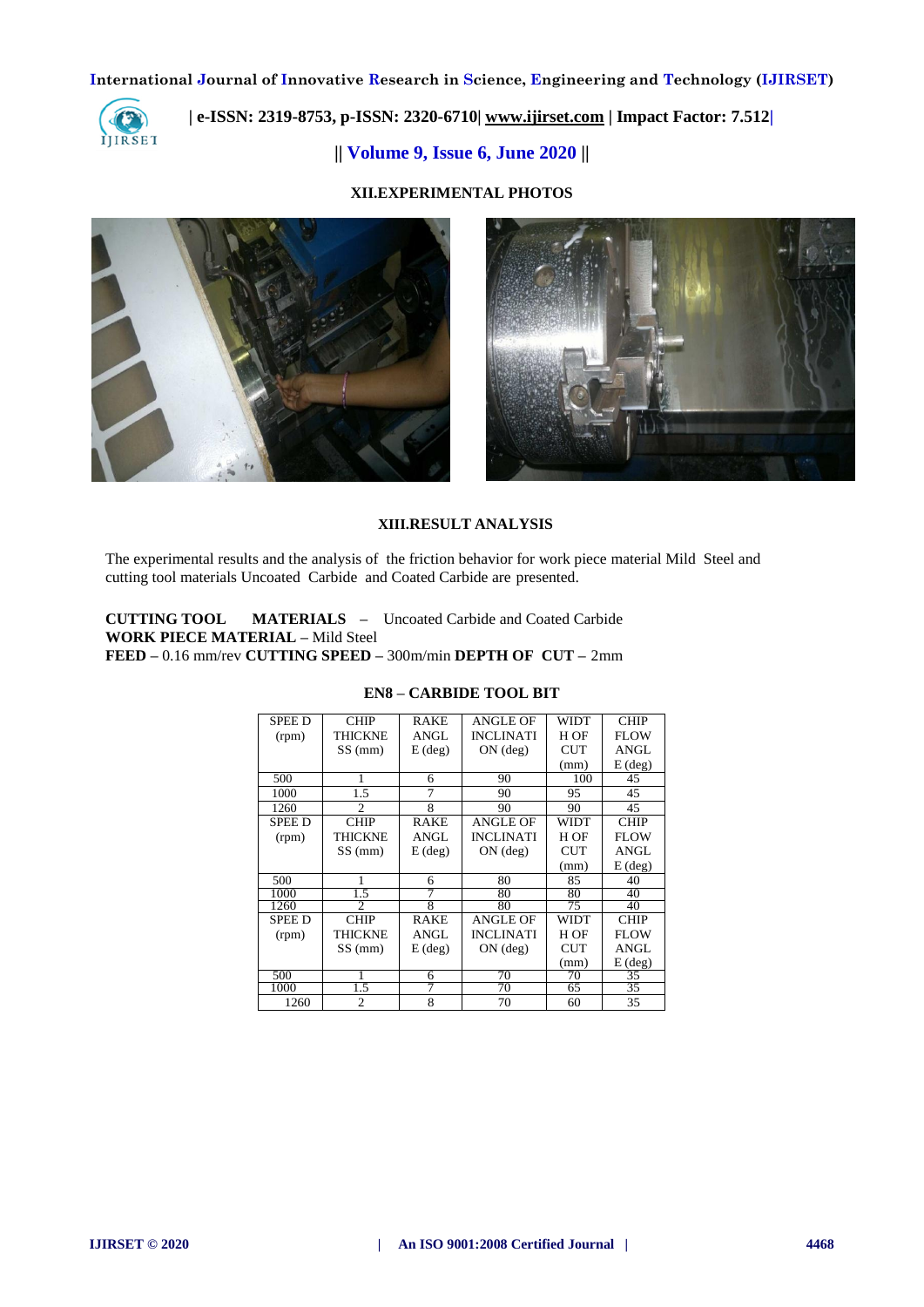

# **| e-ISSN: 2319-8753, p-ISSN: 2320-6710| [www.ijirset.com](http://www.ijirset.com/) | Impact Factor: 7.512|**

# **|| Volume 9, Issue 6, June 2020 ||**

| <b>SPEE D</b> | <b>CHIP</b>     | <b>RAKE</b>    | ANGLE OF         | <b>WIDT</b> | <b>CHIP FLOW</b> |
|---------------|-----------------|----------------|------------------|-------------|------------------|
| (rpm)         | <b>THICKNES</b> | ANGL           | <b>INCLINATI</b> | H OF        | ANGL             |
|               | $S$ (mm)        | E              | $ON$ (deg)       | <b>CUT</b>  | $E$ (deg)        |
|               |                 | $(\text{deg})$ |                  | (mm)        |                  |
| 500           |                 | 6              | 90               | 100         | 45               |
| 1000          | $\overline{c}$  | 7              | 90               | 95          | 45               |
| 1260          | 2.5             | 8              | 90               | 90          | 45               |
| <b>SPEE D</b> | <b>CHIP</b>     | <b>RAKE</b>    | <b>ANGLE OF</b>  | WIDT        | <b>CHIP FLOW</b> |
| (rpm)         | THICKNES        | ANGL           | <b>INCLINATI</b> | H OF        | ANGL             |
|               | $S$ (mm)        | E              | $ON$ (deg)       | <b>CUT</b>  | $E$ (deg)        |
|               |                 | $(\text{deg})$ |                  | (mm)        |                  |
| 500           |                 | 6              | 80               | 85          | 40               |
| 1000          | 1.5             | $\overline{7}$ | 80               | 80          | 40               |
| 1260          | $\overline{c}$  | 8              | 80               | 75          | 40               |
| <b>SPEE D</b> | <b>CHIP</b>     | <b>RAKE</b>    | <b>ANGLE OF</b>  | WIDT        | <b>CHIP FLOW</b> |
| (rpm)         | <b>THICKNES</b> | <b>ANGL</b>    | <b>INCLINATI</b> | H OF        | ANGL             |
|               | $S$ (mm)        | E              | $ON$ (deg)       | <b>CUT</b>  | $E$ (deg)        |
|               |                 | $(\text{deg})$ |                  | (mm)        |                  |
| 500           | 1               | 6              | 70               | 70          | 35               |
| 1000          | 1.5             | $\overline{7}$ | 70               | 65          | 35               |
| 1260          | $\overline{c}$  | 8              | 70               | 60          | 35               |

## **ALUMINUM – CARBIDE TOOL BIT**

| <b>SPEED</b><br>(rpm) | <b>CHIP</b><br><b>THICKNES</b><br>$S$ (mm) | <b>RAKE</b><br><b>ANGL</b><br>$E$ (deg)       | <b>ANGLE OF</b><br><b>INCLINATIO</b><br>$N$ (deg)       | <b>WIDT</b><br>H OF<br>$cur$<br>(mm) | <b>CHIP</b><br><b>FLOW</b><br><b>ANGL</b><br>$E$ (deg)       |
|-----------------------|--------------------------------------------|-----------------------------------------------|---------------------------------------------------------|--------------------------------------|--------------------------------------------------------------|
| 500                   | 0.5                                        | 6                                             | 90                                                      | 100                                  | 45                                                           |
| 1000                  | 0.5                                        | 7                                             | 90                                                      | 95                                   | 45                                                           |
| 1260                  | 0.5                                        | 8                                             | 90                                                      | 90                                   | 45                                                           |
| <b>SPEED</b><br>(rpm) | <b>CHIP</b><br><b>THICKNESS</b><br>(mm)    | <b>RAKE</b><br><b>ANGLE</b><br>$(\text{deg})$ | <b>ANGLE OF</b><br><b>INCLINATION</b><br>$(\text{deg})$ | <b>WIDTH</b><br>OF CUT<br>(mm)       | <b>CHIP</b><br><b>FLOW</b><br><b>ANGLE</b><br>$(\text{deg})$ |
| 500                   | 0.5                                        | 6                                             | 80                                                      | 85                                   | 40                                                           |
| 1000                  | 0.5                                        | 7                                             | 80                                                      | 80                                   | 40                                                           |
| 1260                  | 0.5                                        | 8                                             | 80                                                      | 75                                   | 40                                                           |
| <b>SPEED</b><br>(rpm) | <b>CHIP</b><br><b>THICKNESS</b><br>(mm)    | <b>RAKE</b><br><b>ANGLE</b><br>$(\text{deg})$ | <b>ANGLE OF</b><br><b>INCLINATION</b><br>$(\text{deg})$ | <b>WIDTH</b><br>OF CUT<br>(mm)       | <b>CHIP</b><br><b>FLOW</b><br><b>ANGLE</b><br>$(\text{deg})$ |
| 500                   | 0.5                                        | 6                                             | 70                                                      | 70                                   | 35                                                           |
| 1000                  | 0.5                                        | $\overline{7}$                                | 70                                                      | 65                                   | 35                                                           |
| 1260                  | 0.5                                        | $\overline{\mathbf{8}}$                       | 70                                                      | 60                                   | 35                                                           |

#### **EN19 – CARBIDE TOOL BIT**

## **RESULTS TABLE**

| Material        | DISPLACEMENT(mm) | STRESS(N/mm <sup>2</sup> ) | <b>STRAIN</b>    |
|-----------------|------------------|----------------------------|------------------|
| EN8             | 0.016116         | 15.4107                    | $0.784E -$<br>04 |
| <b>EN19</b>     | 0.015254         | 15.5903                    | $0.744E -$<br>04 |
| <b>ALUMINUM</b> | 0.04658          | 15.3214                    | $0.226E - 3$     |

#### **XIV.CONCLUSION**

The friction due to the contact between the workpiece and the tool is one of the key subjects in machining research. It is well known that cutting involves three deformation zones. The primary shear zone, i.e. the shear plane, is responsible for the chip formation whereas in the secondary shear zone on the rake face the work piece and tool are